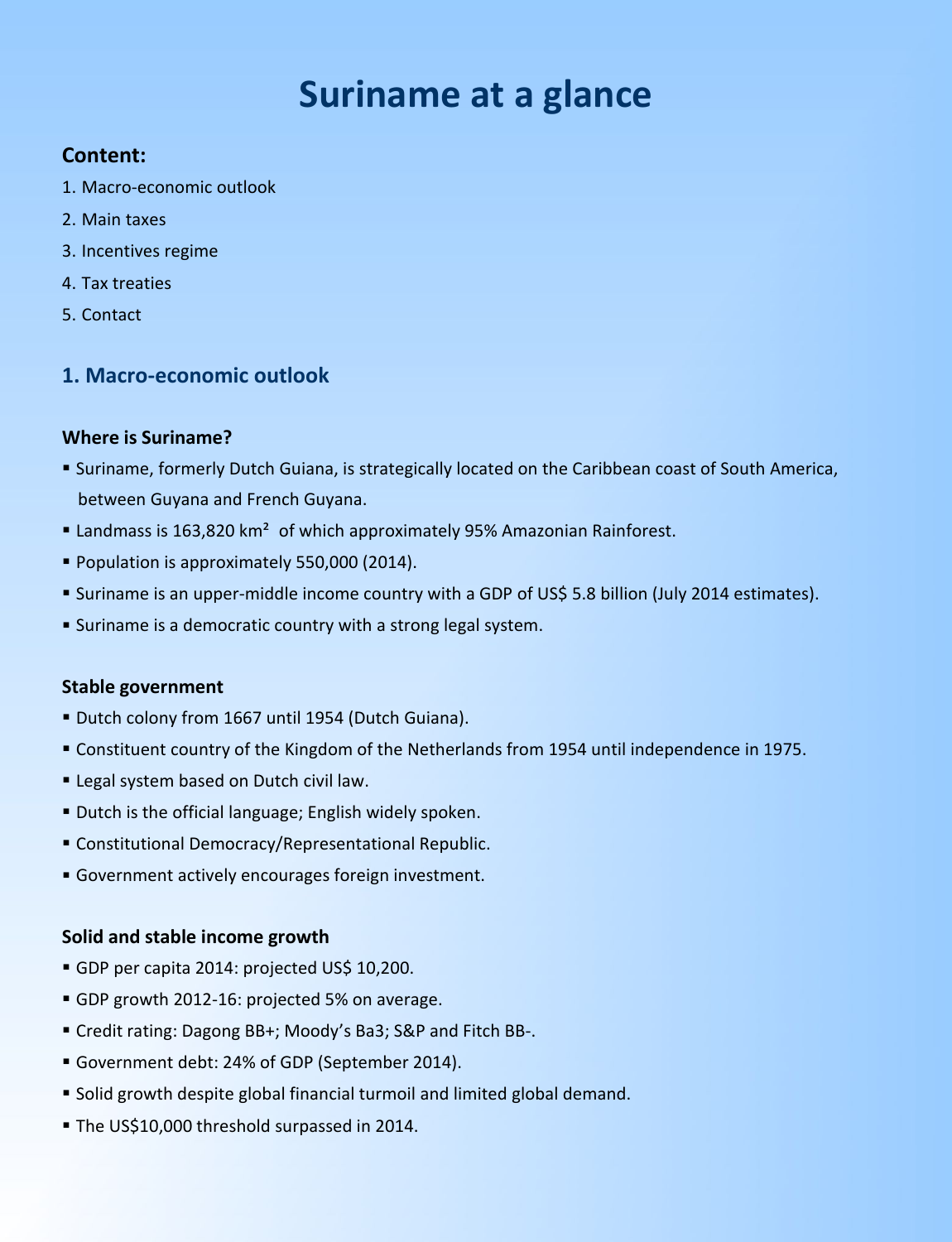#### Could reach the 'high income' category in 5 years.



#### **Buoyant export receipts**

- Main exports: gold, alumina, and crude oil.
- **Drop in gold exports in 2013 due to lower prices.**
- Category 'Other' includes rice, bananas, vegetables, fish & shrimp.
- Government aims at further diversification through agriculture & tourism.



## **Low inflation**

- Inflation remains subdued.
- Food prices create inflation volatility due to changing domestic supply.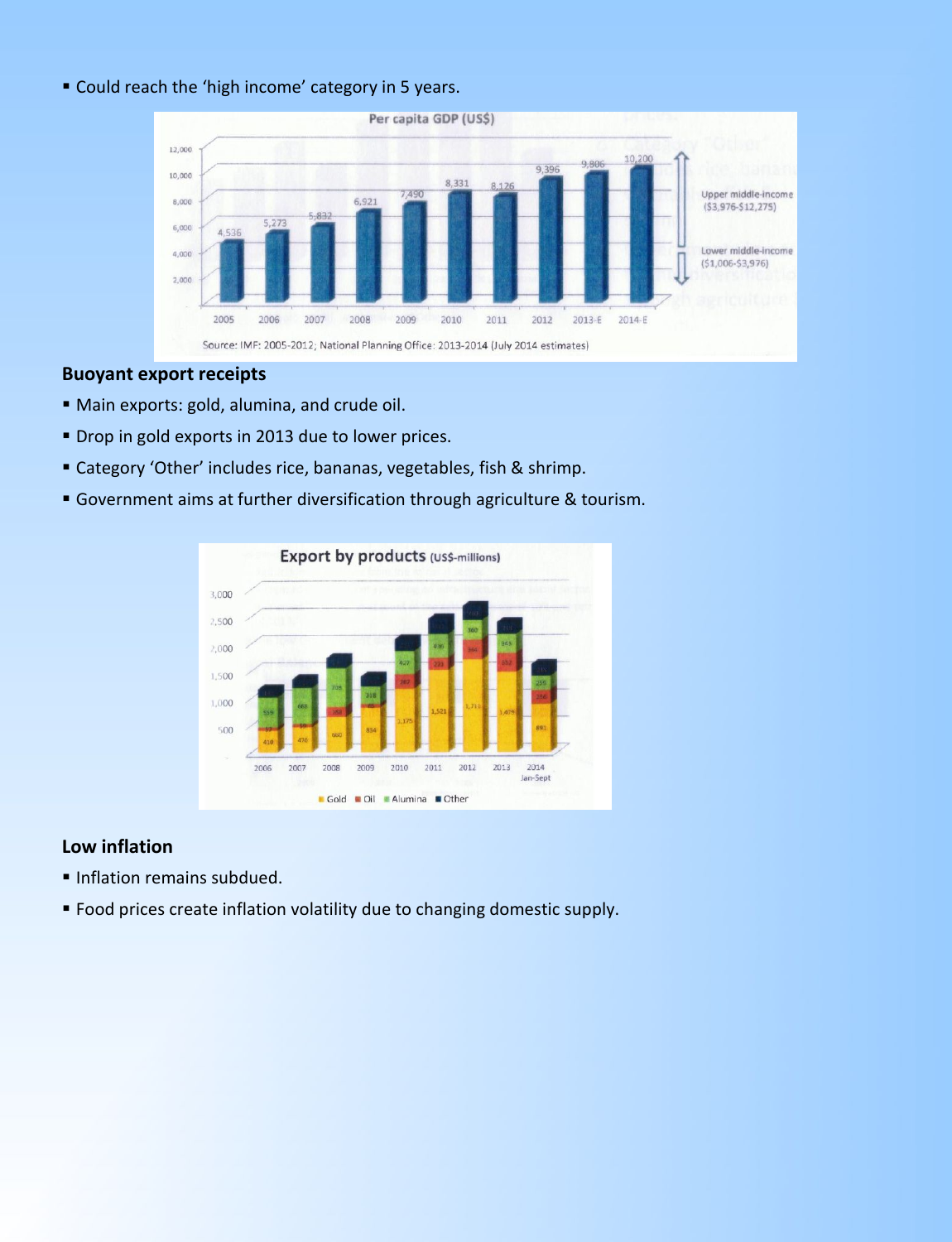

## **International reserves**

- **Adequate international reserves.**
- Ongoing large investments and expected export growth will boost international reserves significantly.
- Strong export growth and tight fiscal and monetary policies have led to a significant increase in reserves and reserve coverage till 2012.
- **Temporary decline in 2013 due to lower exports.**



## **Investment opportunities**

- Mining: gold, bauxite, oil, other minerals.
- Rainforest related.
- **Transport & Infrastructure.**
- Agriculture and Fresh Water Resources.
- **Tourism: Eco.**
- $ICT.$
- **Energy.**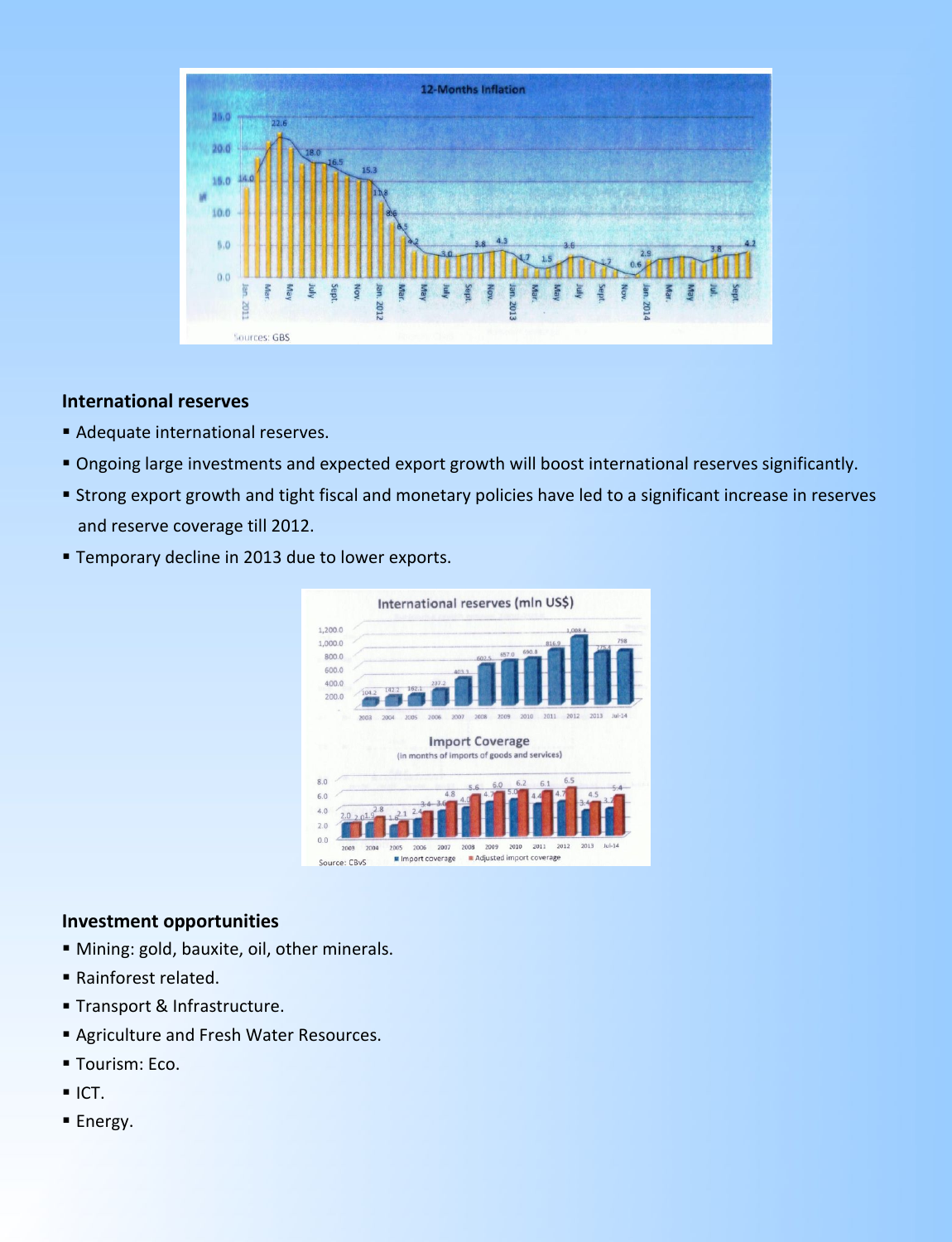Recently, the Surinamese government has invested heavily in infrastructural development, resulting in the rehabilitation and expansion of the (sea)port and the renovation and expansion of the international airport.

 Economic reforms in Suriname have led to a change in the business environment and increasing opportunities or both local and foreign investors.

# **Challenges**

- Suriname is a developing country, which is a status that comes with both challenges and opportunities.
- **The challenges Suriname faces are amongst others:**

 Designing a structural development strategy for the business community and attract local and foreign investors.

- **Improving the investment climate.**
- **Improving the competitiveness of the private sector.**
- Developing an international tax treaties network.
- Developing an infrastructure that is more in line with international standards. **Mining Sector Prospects**

# **Newmont (Surgold) mine in Merian**

- Mineral agreement approved in Parliament in 2013.
- Contract with Newmont signed in November 2013.
- Newmont took a positive investment decision end-July 2014.
- Government equity participation: 25% in Surgold (through Staatsolie).
- Impact on the growth of the economy of around 2 percentage points over the next 2 years.
- Over the next 10 years and assuming today's gold prices, the government expects to receive about US\$1,000 million directly from the operations of the Merian mine.
- At current gold prices, the country will export an additional US\$4,200 million in gold during the next 10 years.
- **Project highlights:**
- The new mine is expected to begin production in late 2016.
- Total capital investment around US\$1.0 billion in the coming two years (20% of GDP).
- Expected all-in sustaining costs of between US\$750 and US\$850 per ounce in the first five years.
- Merian contains gold reserves of 4.2 million ounces and is expected to produce an average of 300,000 to 400,000 ounces of gold annually at competitive costs over a mine life of 11 years.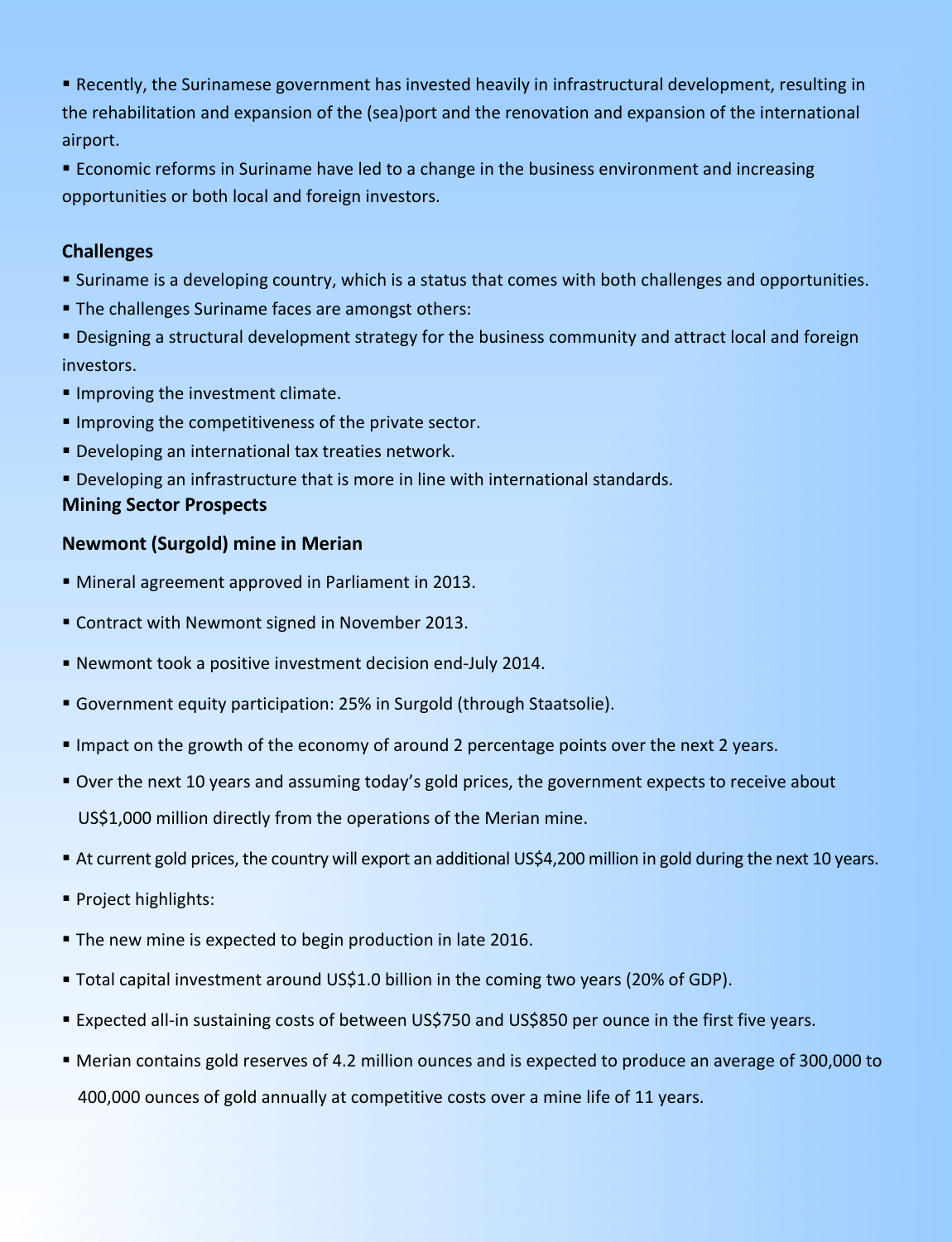- Higher grade ore and throughput in the early phases will boost annual production to an average of 400,000 to 500,000 ounces of gold per year in the first five years and reduce the payback period.
- Newmont's Mineral Agreement in Suriname covers 500,000 hectares, with exploration continuing to show promising results.
- Estimated average costs applicable to sales of between US\$650 and US\$750 per ounce in the first five years, and between US\$725 and US\$850 per ounce for the life of the operation.
- Estimated average all-in sustaining costs of between US\$750 and US\$850 per ounce in the first five years and between US\$825 and US\$960 per ounce for the duration of the operation.

# **2. Main taxes**

The main taxes are:

- Income tax.
- **Dividend tax.**
- Wage tax.
- **Social security.**
- Wealth tax.
- Rental value tax.
- **Other direct taxes.**
- **Stamp duty.**
- **Turnover tax.**
- Import duties.
- **Other indirect taxes.**

#### **Income tax**

## **Corporations**

- Corporate profits are subject to income tax and distributions made out of the after tax profits are also subject to tax in the hands of corporate shareholders.
- However, in the case of qualifying distributions to corporate shareholders, double taxation is eliminated through the so called participation exemption.
- Corporate income tax is levied on both resident and non-resident corporations.
- Resident corporations are corporations incorporated under Surinamese law, even if their management is located abroad.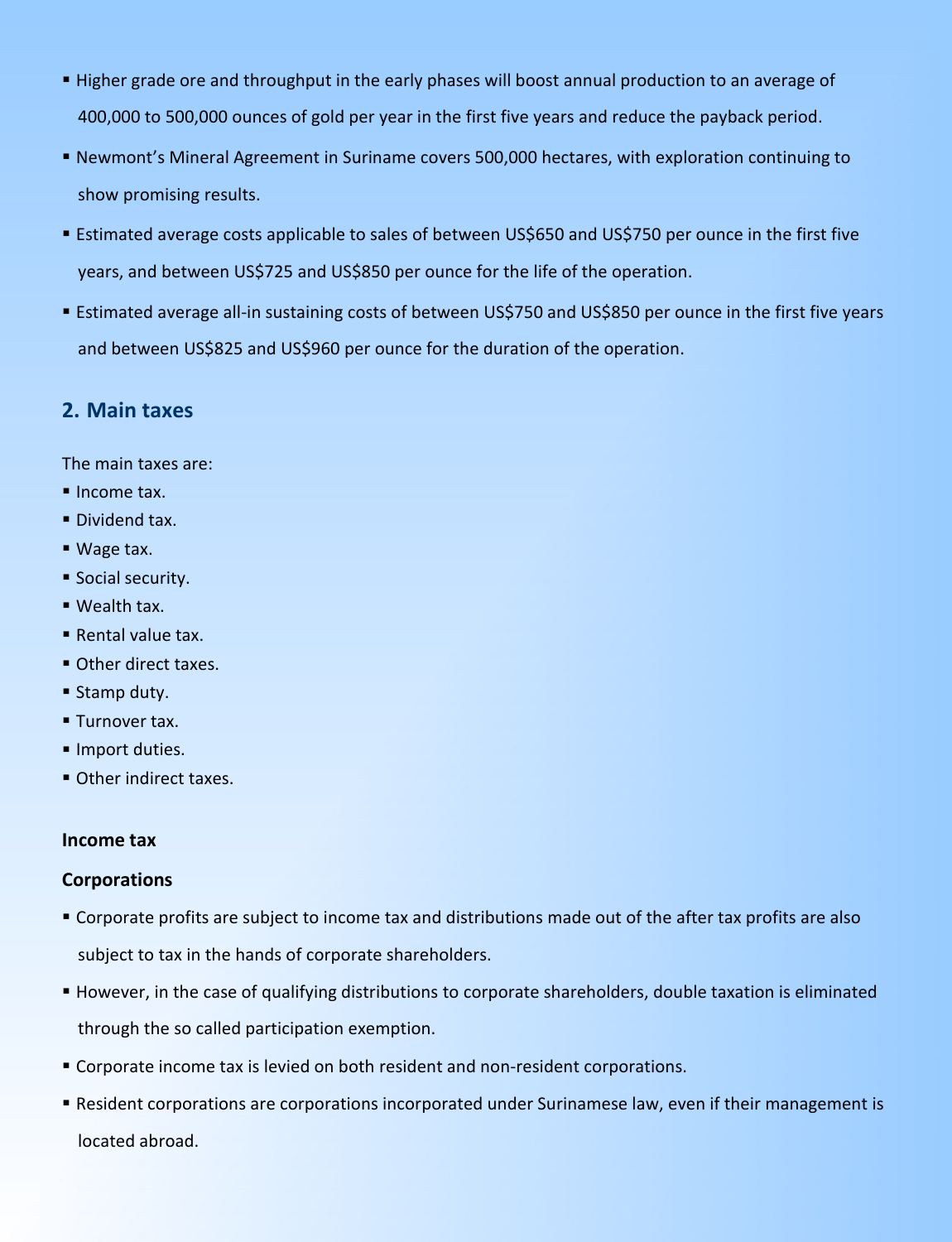- The Suriname Code of Commerce recognizes only the public limited liability company (NV).
- Corporations incorporated under foreign law, but effectively managed and controlled in Suriname also qualify as resident corporations.
- Resident corporations are subject to corporate income tax on their worldwide income.
- Taxable income is defined as the sum of all profits and gains of whatever description or nature.
- Corporations, regardless of their activities, are deemed to conduct their business by using all of their assets. Therefore, a company's taxable income also includes income from portfolio investments and any capital gains.
- In principle, taxable profit is computed on an accrual basis. However, in the case of small businesses cash base calculation is also allowed.
- In principle non-resident corporations are subject to corporate income tax on the following income items:
- Income derived from a permanent establishment.
- Income derived from immovable property located in Suriname.
- Income derived from rights to the profit of an enterprise of which management is located in Suriname.
- Interest on loans secured by a mortgage on immovable property located in Suriname.
- The term 'permanent establishment' means a fixed place of business through which the business of an enterprise is wholly or partly carried on. This definition contains the following conditions:
- The existence of a place of business.
- **This place of business should be fixed.**
- The place of business should be established at a distinct place with a certain degree of permanency. A period of at least 6 months is normally applicable.
- **The carrying on of the business of the enterprise should take place through this fixed place.**
- However, exploration activities regarding natural resources are always considered to be performed through a permanent establishment in Suriname.

# **Calculation of annual profit**

- Profit is defined as all benefits derived from the carrying on of an enterprise, regardless of the name or form of the benefits
- Annual profit for corporate income tax purposes should be calculated on the basis of 'sound business practice'.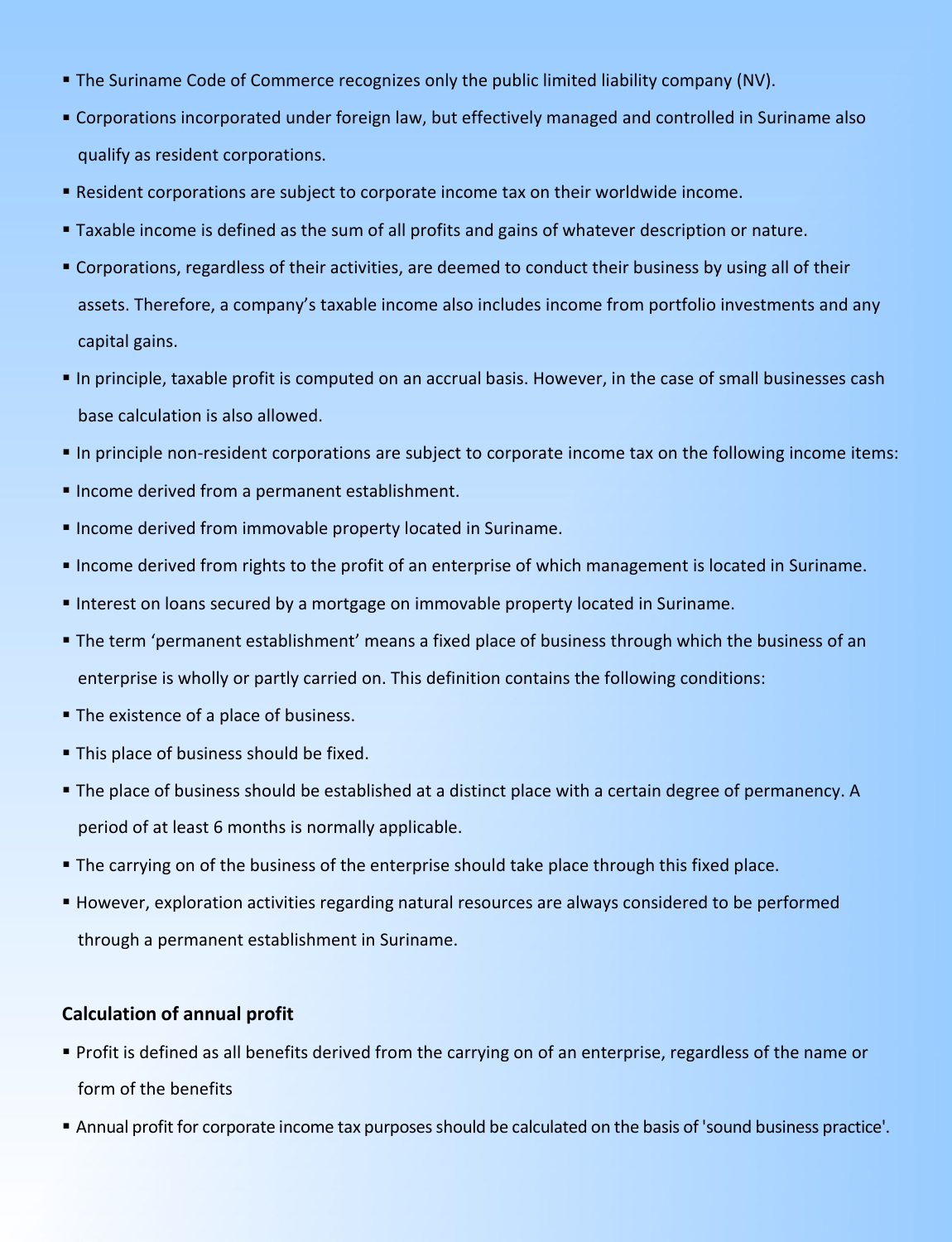- In principle, General Accepted Accounting Principles(GAAP) or International Financial Reporting Standards (IFRS) can be adopted in the calculation of annual profit, unless the Income Tax Law provides otherwise.
- In practice, foreign corporations active in Suriname adopt GAAP of their home country or IFRS.
- In principle, all expenses made in connection with the conduction of the business are deductible for income tax purposes.
- Head office or group management fees are deductible with the exemption of stewardship expenses. These charges must be determined on an arm's-length basis.
- Both the last in first out (LIFO) and first in first out (FIFO) method of inventory valuation are permitted.
- Business assets should be depreciated on the basis of the estimated useful life of the asset less residual value, if any.
- **The straight-line method is customary but the declining method is also acceptable.**
- The basis for assessment of a corporate income tax liability is the amount of profit remaining after the deduction of business expenses and a possible relief for losses.
- Both resident and non-resident corporations with a branch in Suriname are taxed at a fixed rate of 36%.

#### **Relief of tax losses**

- Tax losses incurred during the first three years of the company's existence may be carried forward indefinitely.
- Losses incurred during subsequent years may be carried forward for a period of seven years.
- **Losses cannot be carried back.**

#### **Filing requirements**

- The final income tax return of corporations must be filed within six months after the end of the fiscal or book year(June 30th).
- In the case of individuals the final income tax return must be filed within four months after the end of the fiscal of book year(April 30th)
- Any difference between income tax due based on the provisional income tax return and income tax due based on the final income tax return must be settled at the time the final income tax return is filed.
- Corporations must file their provisional income tax return before 15 April of the current calendar year or within two and one-half months after the beginning of the current fiscal year.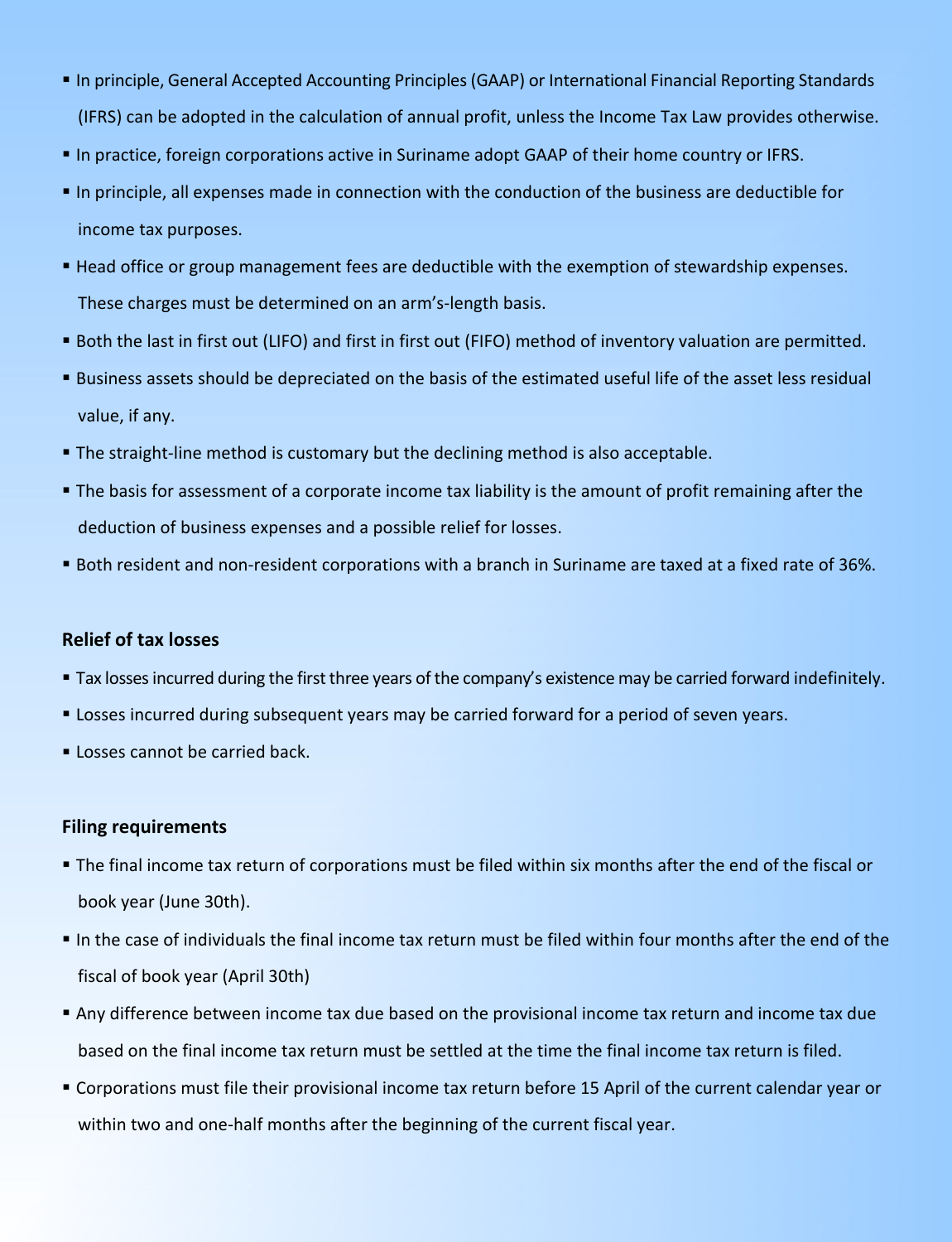- The provisional income tax return must show a taxable result that is at least equal to the taxable result of the most recently filed final income tax return.
- In principle, income tax due on the provisional tax return must be paid in four equal installments respectively on April 15, July 15, October 15 and December 31.
- The tax authorities may impose an arbitrary assessment with penalty if a taxpayer fails to file a tax return.
- Interest is also due on late payment of income tax.

## **Mandatory registration**

- Every enterprise should be registered in the Trade Register of the Chamber of Commerce.
- Registration should also take place with the Tax Office.

## **Dividend tax**

- Only a withholding tax at a rate of 25% is imposed on dividends distributed by resident corporations.
- However, dividends received from resident and non- resident corporations by qualifying resident corporations are exempt from dividend withholding tax.
- No withholding tax isimposed on the remittance of profit by a branch to its foreign head office.
- No withholding taxes on payments made abroad, such as on management and technical assistance fees, royalty and interest payments.

## **Income tax**

## **Individuals**

- Resident individual taxpayers are subject to personal income tax on their total net annual income derived in Suriname or abroad.
- **The tax is assessed each year on the aggregate of the net amounts from each category of income realized** during the preceding year.
- The residence of an individual is determined according to his specific circumstances. The decisive factor is the place where the taxpayer has his centre of vital economic interests.
- However, non-resident individual tax payers are only subject to tax on their total Suriname source of income.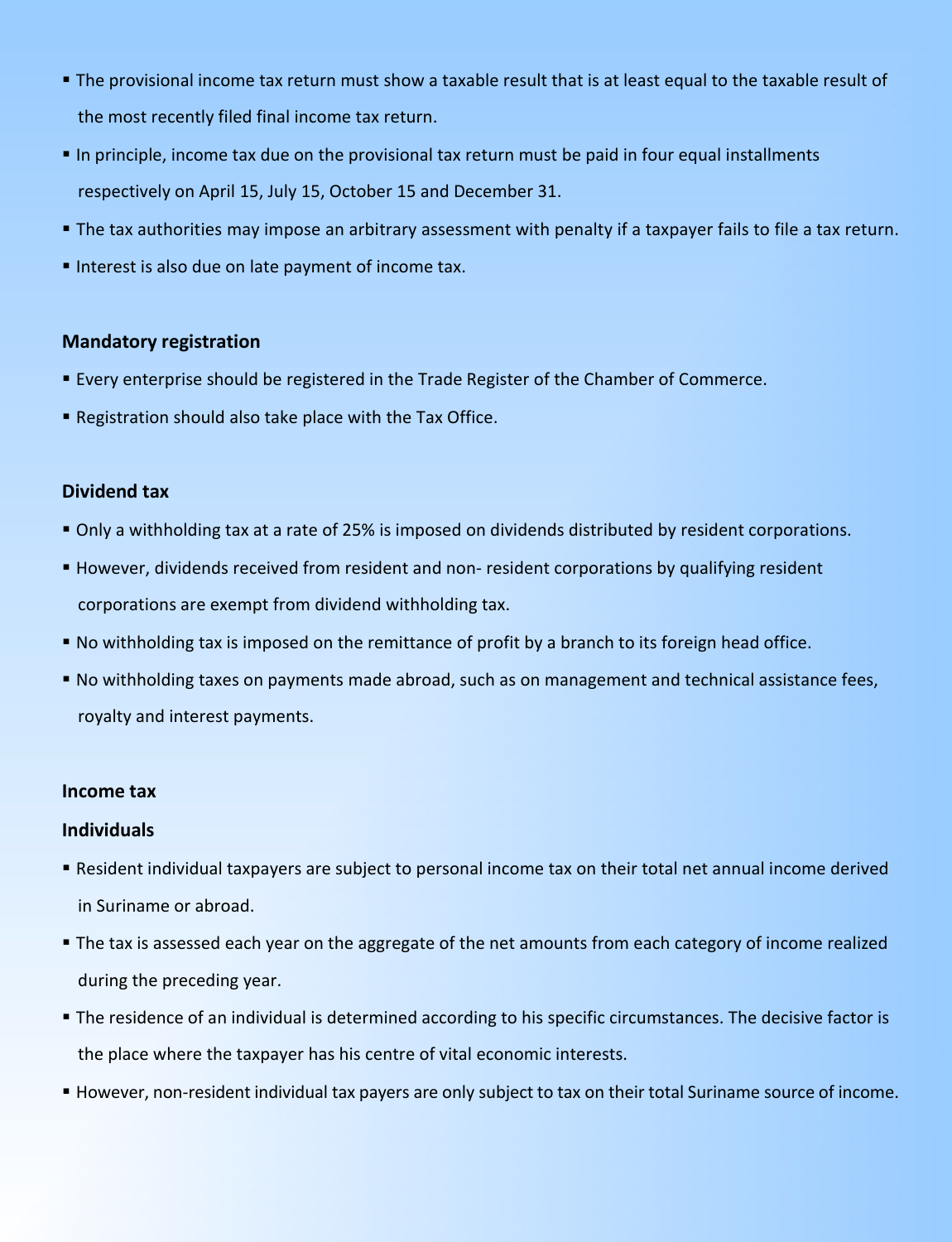- The main sources of income for both resident as non-resident individual taxpayers are business or profession, employment, immovable property and movable capital.
- Taxable income is taxed at the following progressive rates on an annual basis:

| <b>Taxable income in Suriname</b><br><b>Dollars</b><br>(in SRD) | Applicable wage tax rates |
|-----------------------------------------------------------------|---------------------------|
| 0 up to and including 2,646                                     | 0%                        |
| Above 2,646 up to and<br>including 14,002.80                    | 8%                        |
| Above 14,002.82 up to and<br>including 21,919.80                | 18%                       |
| Above 21,919.80 up to and<br>including 32,839.80                | 28%                       |
| Above 32,839.80                                                 | 38%                       |

- In the calculation of the taxable income of resident individual taxpayers a tax-free amount of SRD 2,646 applies.
- A wage tax reduction up to a maximum SRD 50 per month also applies also for both residentand nonresident individual taxpayers.
- In the case of employment income, also a fixed deduction for general work expenses is applicable equal to 4% of gross wage with a maximum of SRD 1,200 per year - for both resident and non -resident individual tax payers.
- Special rates are applicable to overtime and lumpsum payments.

# **Taxable presence of non-resident employees**

- Non-resident [expatriate] employees are liable to pay income tax on wage earned in connection with the employment performed in Suriname.
- No general exemption applies for the first 183 days of their working stay in Suriname.
- A resident employer of non-resident employees is obliged to withhold wage tax upon the regular payment of wage and to transfer it to the tax authorities. This obligation also exists if a foreign employer has a permanent establishment in Suriname.
- Non-resident employees should otherwise meet their personal income tax obligations in Suriname with the filing of a personal income tax return.

# **Wage tax**

- Employers in Suriname including a permanent establishment of a foreign employer in Suriname are required to withhold wage tax from wage payments to their employees and to remit it to the tax administration periodically.
- Together with the filing of a wage tax return, wage tax withheld should periodically be paid by an employer to the tax administration.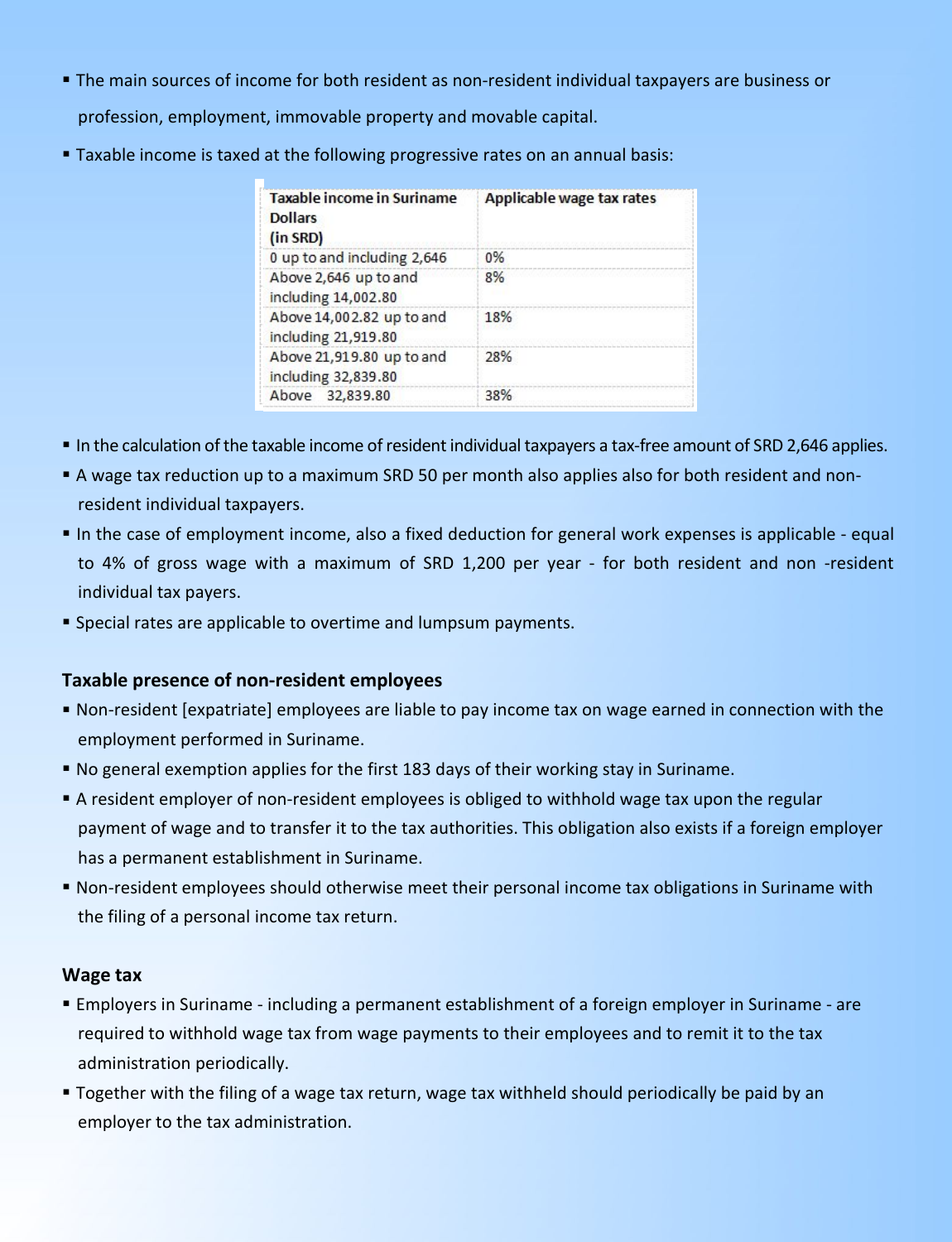- Wage tax is a prepayment of personal income tax and is levied on employment income of resident as well as non-resident employees.
- Employment income is broadly defined and includes all amounts provided by the employer whether by cash or in kind.
- Benefits in kind are generally included in income at their market value.
- Wage tax rates are progressive and similar to personal income tax rates.
- In the calculation of the taxable income of resident employees a tax-free amount of SRD 2,646 applies.
- A fixed deduction for general work expenses is applicable equal to 4% of gross wage with a maximum of SRD 1,200 per year - for both resident and non-resident employees.
- A wage tax reduction up to a maximum SRD 50 per month also applies also for resident and non-resident employees.
- **Special rates are applicable to overtime and lumpsum payments.**

## **Social security**

- A liability exist for employers to conclude (a limited) indemnity insurance for accidents at work for both resident and expatriate employees.
- An employer has the obligation to withhold a premium for public pension of 4% on employment income of resident employees. This obligation does not exist with regard to expatriate employees.
- Recently, a mandatory national basic health care plan and general pension have been introduced together with minimum hourly wages.

# **Wealth tax**

- Both resident and non-resident individual tax payers are subject to wealth tax.
- Resident individual tax payers are taxed on their worldwide net assets, except for certain specific items.
- Non-resident individual taxpayers are mainly taxed on immovable property located in Suriname.
- A tax exempt amount of SRD 100,000 [unmarried taxpayer] and SRD 200,000 [married taxpayer] applies.
- Net wealth tax is levied at a flat rate of 0,003%.

# **Rental value tax**

- A rental value tax is levied on the imputed rental value of buildings.
- The applicable rate is 6% of the imputed rental value.
- Minimum rental value due amounts to SRD 20.
- A tax exempt amount of SRD 50,000 applies.
- Rental value tax is due by the owner or tenant of the building.

# **Other direct taxes**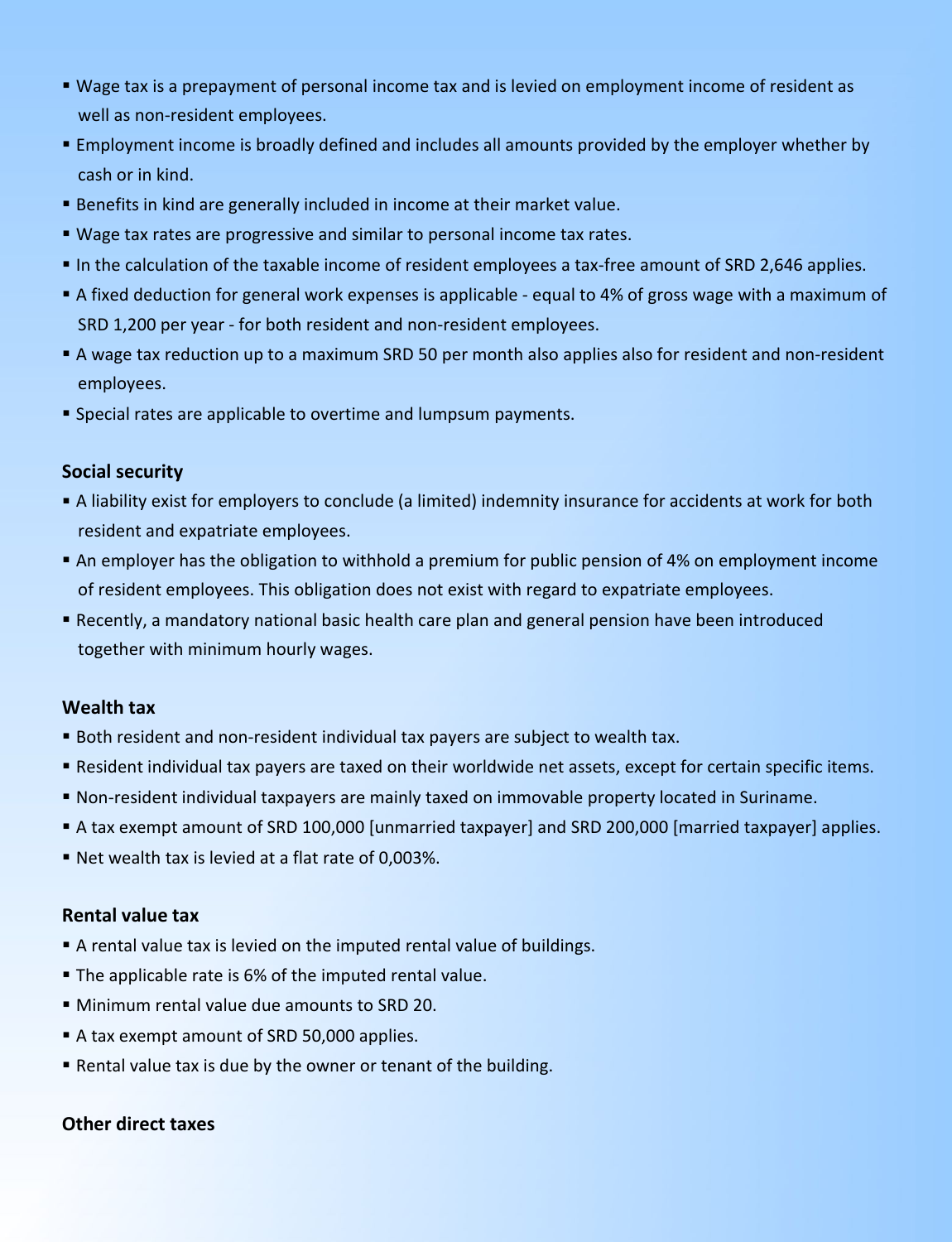- Other direct taxes are:
- Casino tax.
- **Lottery tax.**

## **Sales Tax**

- A sales tax is imposed on:
- The delivery of goods by entrepreneurs which goods have been manufactured within the framework of their business in Suriname. The applicable rate is 10%. In case of export the applicable rate is 0%.
- The performance of services by entrepreneurs within the framework of their business in Suriname. The applicable rate 8%. A limited number of 25 specifically mentioned services are taxable for sales tax purposes.
- The import of goods. The applicable rates are 10% as a general rate and 25% for certain luxury goods such as. A rate of 0% applies in case of listed primary necessities of life.
- A limited deduction or restitution facility applies only to manufacturers.
- **These manufacturers can deduct sales tax charged to and received from clients from sales tax charged to** and paid by manufacturers. This facility only relates to sales tax with regard to machines, raw materials, consumables and semi-finished goods and services directly linked to the production of a good which delivery is taxable for sales tax purposes.

## **Import duties**

- **The import duties are levied on the import of goods.**
- Over 1,100 goods are listed with the applicable customs duty rates.
- The rates vary between 17% to 62% consisting of custom duty including statistics and consent fee due [0.5% and 1.5%] and turnover tax [10% and 25%] for specific luxury goods.

## **Stamp duty**

**Transfers of real estate are subject to stamp duty at 7% of the value of the property.** 

## **Excise taxes**

- **The following excise taxes are applicable:**
- **Excise on tobacco and/or cigarettes.**
- **Excise on spirits and other alcoholic beverages.**
- Beer excise.
- **Excise on non-alcoholic beverages.**
- Consumption tax on motor fuels.

## **Other indirect taxes**